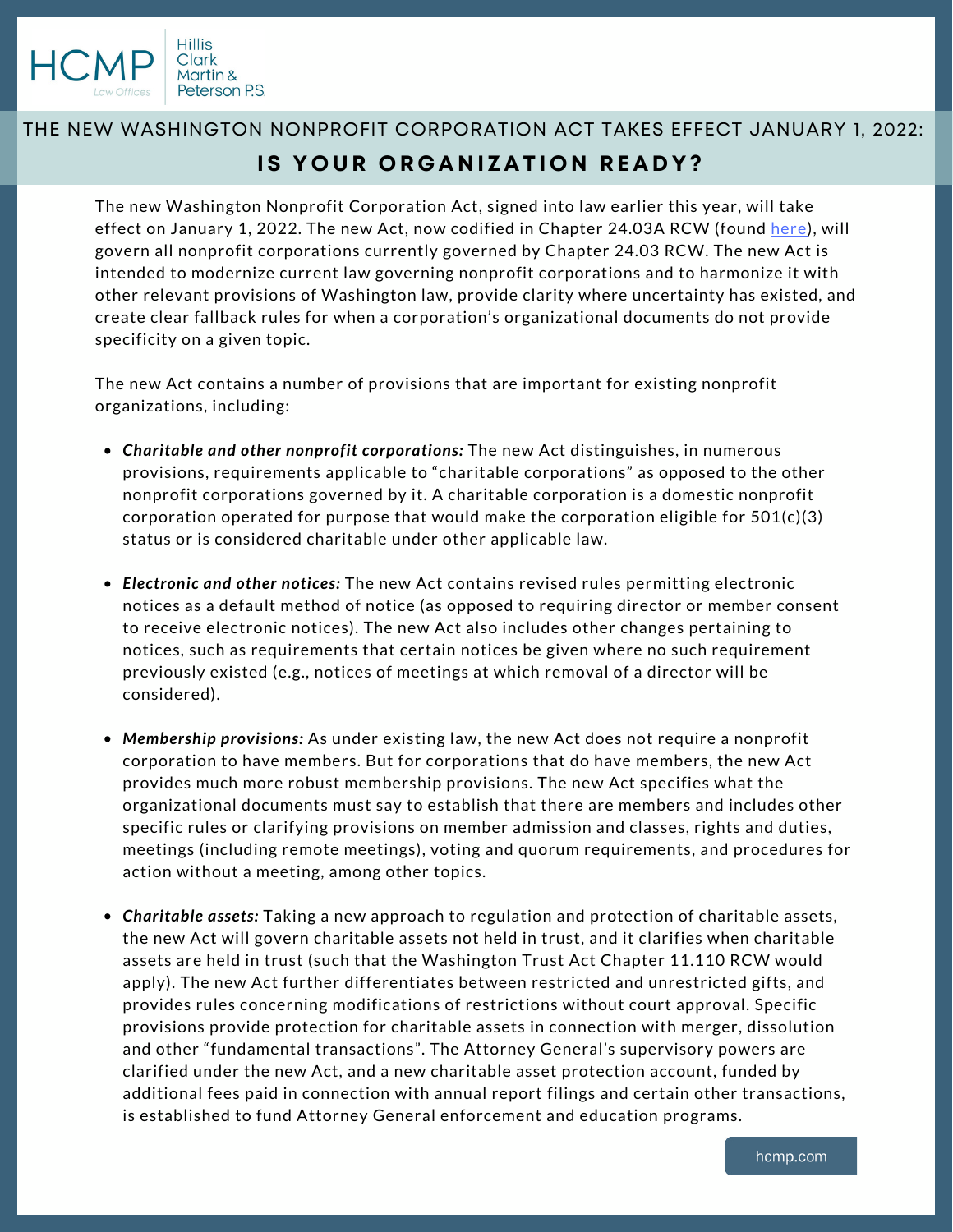

Clark Martin & Peterson P.S.

- *Major changes by charitable corporations:* Under the new Act, a charitable corporation must report, in the corporation's next annual report, major changes to its purposes, programs or activities, with certain exceptions. Such changes include amendments of the articles to include a new or substantially different corporate purpose, as well as the operation of a significant program or activity that is substantially different from those previously operated and those described in the corporation's application to the IRS for 501(c)(3) status.
- *Distributions:* The new Act includes provisions clarifying both permitted and restricted distributions of corporate assets, including distributions of property held for charitable purposes, and liability for unlawful distributions.
- *Boards of directors and officers:* The new Act contains numerous new or clarifying provisions regarding directors, including the number of directors required (501(c)(3) public charities must have at least three directors), their terms, procedures for removal, advisory committees, and unanimous written consents. The new Act also contains clearer standards of conduct for directors and officers, provisions regarding liability of directors to the corporation or members (and certain limits on liability), and specific rules concerning conflicts of interest and business opportunities.

*Washington Secretary of State Updates:* Nonprofit corporations will also want to note that the Washington Secretary of State recently advised that responsive to the new Act, it is updating its nonprofit corporation documents and making significant changes to the online filing process, which will be unavailable beginning December 30, 2021. It has advised that nonprofit corporations should plan to use paper filing options in January and February 2022, and that the new form documents will be available with instructions starting December 28, 2021.

In conjunction with the new Act's January 1, 2022 effective date, many organizations are updating their articles of incorporation, bylaws, policies and procedures to conform to the new Act. HCMP attorneys would be pleased to discuss the new Act in more detail and how it may affect your organization. Please do not hesitate to contact us.



## CHRISTI JACOBSEN | Attorney

christi.jacobsen@hcmp.com 206.470.7635 Click here to learn more about [Christi.](https://www.hcmp.com/profile/attorneys/christi-jacobsen-attorney)



## ELIZABETH RUNTZ | Attorney

elizabeth.runtz@hcmp.com 206.470.7675 Click here to learn more about [Elizabeth.](https://www.hcmp.com/profile/attorneys/elizabeth-r-runtz-attorney)



ROBERT VAN CLEVE | Attorney robert.vancleve@hcmp.com 206.470.7636 Click here to learn more about [Robert.](https://www.hcmp.com/profile/attorneys/robert-b-van-cleve-attorney)